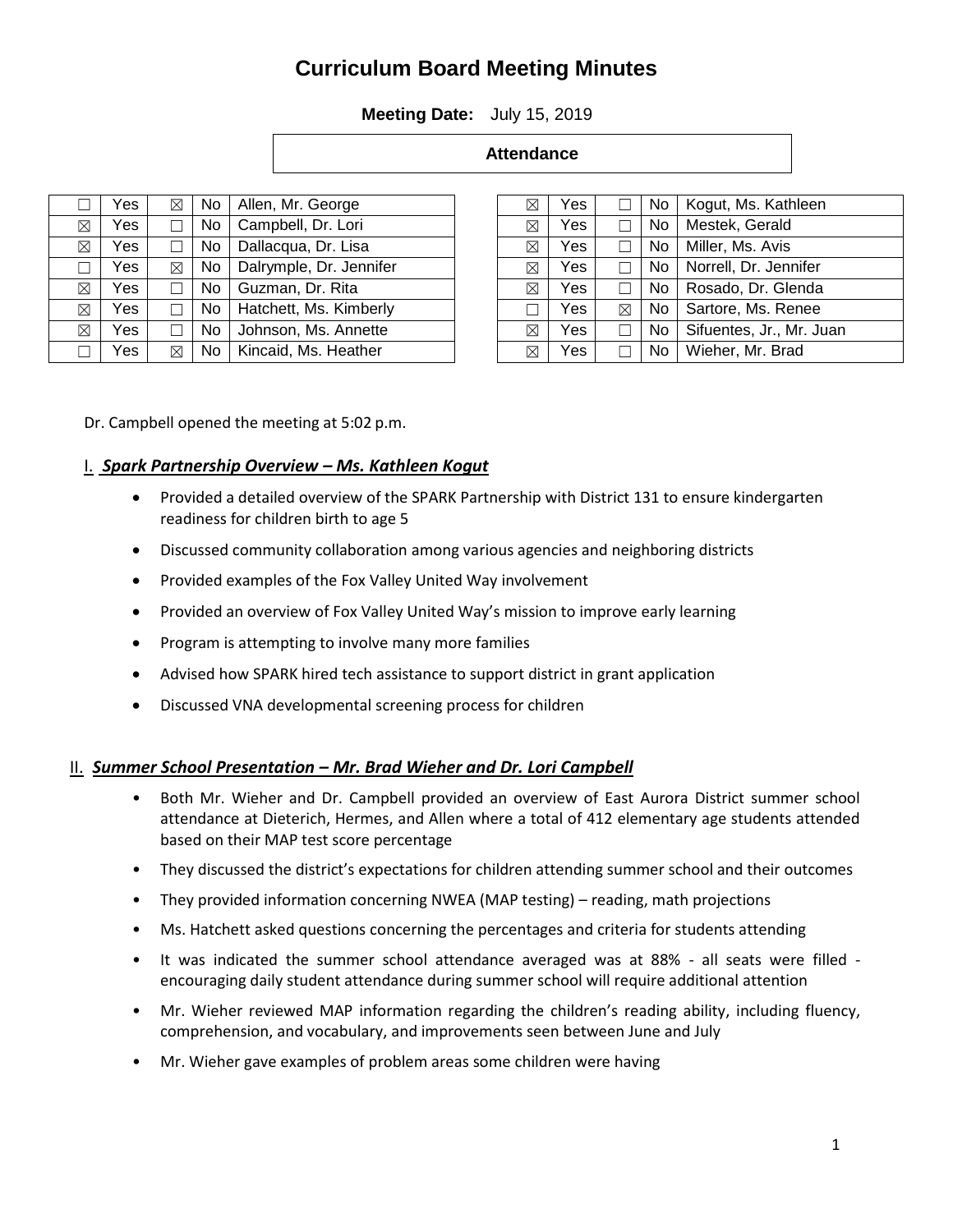- This summer there was a laser focus on collecting data to monitor student progress in reading and math
- Third through eighth graders took Mastery Manager assessments which are different
- Ms. Hatchett asked Mr. Wieher questions concerning data findings
- Ms. Miller asked if there were plans to pass this data on to the classroom teachers students will have for regular school year – Mr. Wieher replied yes
- Dr. Campbell spoke about the four-week summer school session, provided a data overview of math and reading for K-2, and grades 3-5. The data reflected growth in both reading and math for every grade level
- Discussed the 8th graders attending East High School during summer school
- 506 middle schoolers attended summer school
- Dr. Campbell advised that attendance was poor in grades 6-8 and that the district is exploring ways to increase student attendance
- Dr. Campbell presented data for grades 6-8 pre- and post-testing. The data reflected growth in math for every grade level and reading for grades  $7<sup>th</sup>$  and  $8<sup>th</sup>$
- Dr. Campbell provided a brief overview of the middle school off-campus learning experience, including service projects to emphasize the importance of giving back
- Dr. Campbell discussed hosting  $21<sup>st</sup>$  Century community learning centers that provided enrichment for 658 students
- Dr. Campbell provided an overview of social/emotional learning and executive function excellence in middle school students in order to ease their high school transition
- Acknowledged Ms. Lisa Pena for coordinating the summer school program at District 131

#### <u>III. *Elevate K-12: Middle School Summer Report (Math) – Dr. Lori Campbell</u></u>*

- Dr. Campbell discussed Waldo, Simmons, and Cowherd's 6th and 7th grade student growth based on Elevate K12, an online student assessment that involves them taking a pre- and post-test
- Ms. Hatchett asked Dr. Campbell questions concerning the online testing and the data and noted that overall, students grew with the exception of certain pockets that failed to
- Ms. Hatchett requested the data be broken out by demographics to find out which students aren't getting what they need; Dr. Campbell agreed and said district would work with vendor to extract that data

#### IV. *Five Essentials FY19 – Dr. Lisa Dallacqua*

- Dr. Norrell explained that the 5Essentials is just one part of ESSA reporting and that the full ESSA report to the BOE probably won't occur until September since all data has not been cleared yet
- Dr. Dallacqua provided overview of the 5Essentials, a student survey formulated at the University of Chicago given for more than 20 years that measures the following components: effective leaders, collaborative teachers, involved families, supportive environment, and ambitious Instruction
- Schools strong on at least three of the five essentials are 10 times more likely to show substantial gains in student learning over time.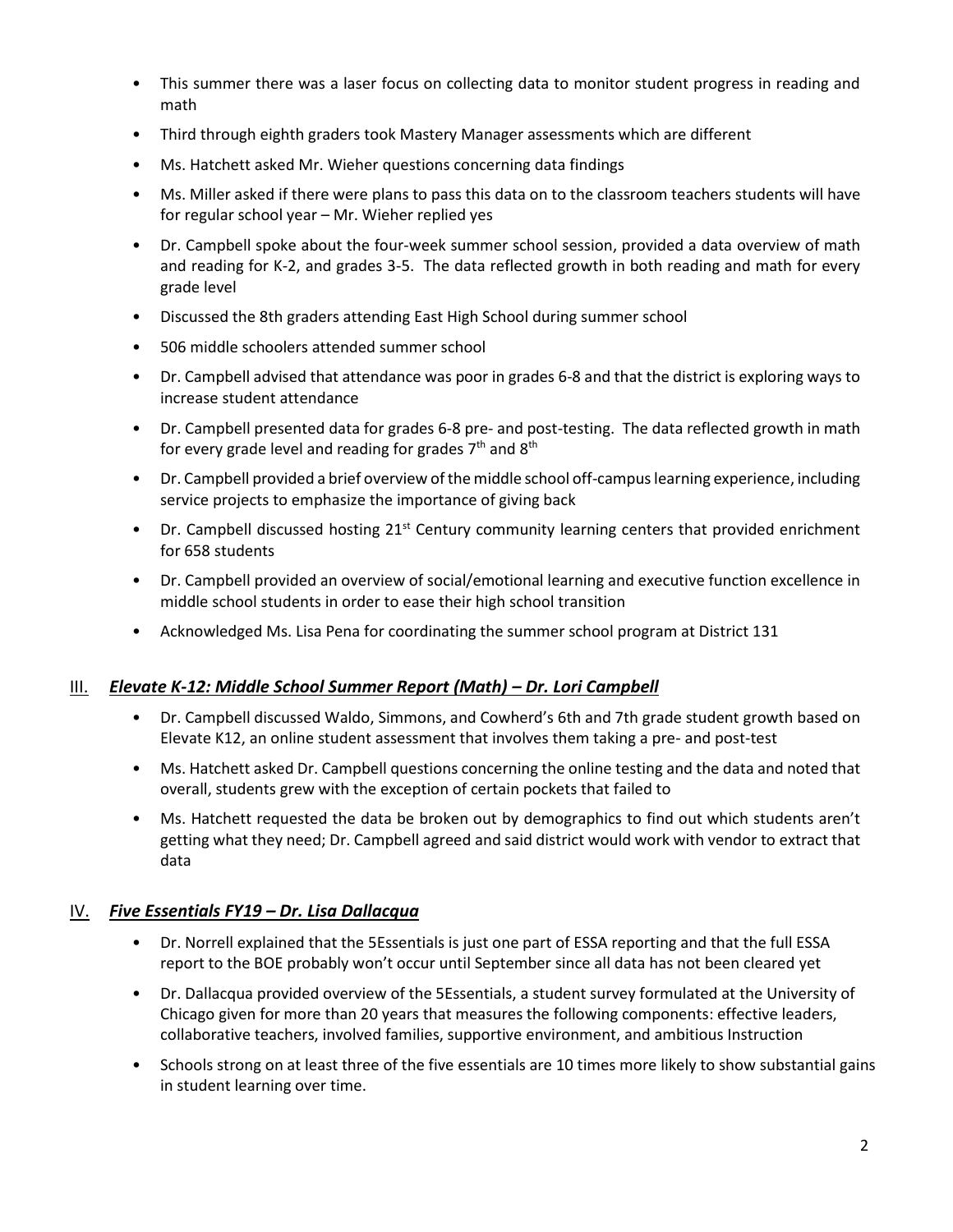- All teachers in grades preK through 12 take the survey as well as students in grades 4-12; in addition, there's a parent component. Findings can indicate areas of strength and areas of opportunity
- Dr. Dallacqua provided an overview of each of the 5Essentials as they pertain to District 131 and indicated that overall, the district ranks as "moderately organized" with some successes and some room for improvement
- Ms. Miller inquired about the data found in past years; Dr. Dallacqua showed graphs for each essential, indicating the trend for each since 2015
- Dr. Dallacqua provided examples of teacher-to-teacher trust, effective leadership
- Dr. Dallacqua advised that involved families are trending upward for the last 2 years
- Dr. Dallacqua explained that ambitious instruction, based on student survey responses, is up more than 16 points, and spoke about opportunities within the essential
- Areas of opportunity include emotional health, classroom rigor, teacher safety, parent supportiveness
- Areas that decreased include classroom disruptions, quality of student discussion, and student responsibility

## V. *Assessment Calendar FY20 – Dr. Jennifer Norrell*

- Dr. Norrell indicated assessments will not change much for FY 19-20
- New for FY 18-19 was the addition of NWEA MAP, a nationally recognized assessment that allows comparison of K-11 grade students against millions of other students in the U.S.
- Used to help evaluate principals; half were done last year, other half will be done this coming year
- The district will finalize assessment calendar shortly. One side is preK-5; other is 6-12
- The district will give the PSAT in the fall and in the spring at the high school level

#### VI. *IDEA (Individuals with Disabilities Act) – Disproportionality – Dr. Lori Campbell*

- Received report of ISBE regarding district IEPs and the disproportionality regarding identification, discipline, and private placement
- District has contacted State of IL to get more information but they are very busy with other districts as well
- State of IL has scheduled an emergency webinar on July 16, 2019 to explain and create a response to the data
- District will have more information to share with the curriculum committee after the webinar in order to coordinate early intervention for students

#### VII. *District Continuous School Improvement Plans (SIPs) – Dr. Jennifer Norrell*

- Principals have been working all summer at their school improvement plans which is their way of monitoring implementation of the district strategic plan and all of its parts
- Principals have been attending intensive professional development since last spring
- Principal meetings have been dedicated to training principals on how to work with their staff and build strong teams within their schools